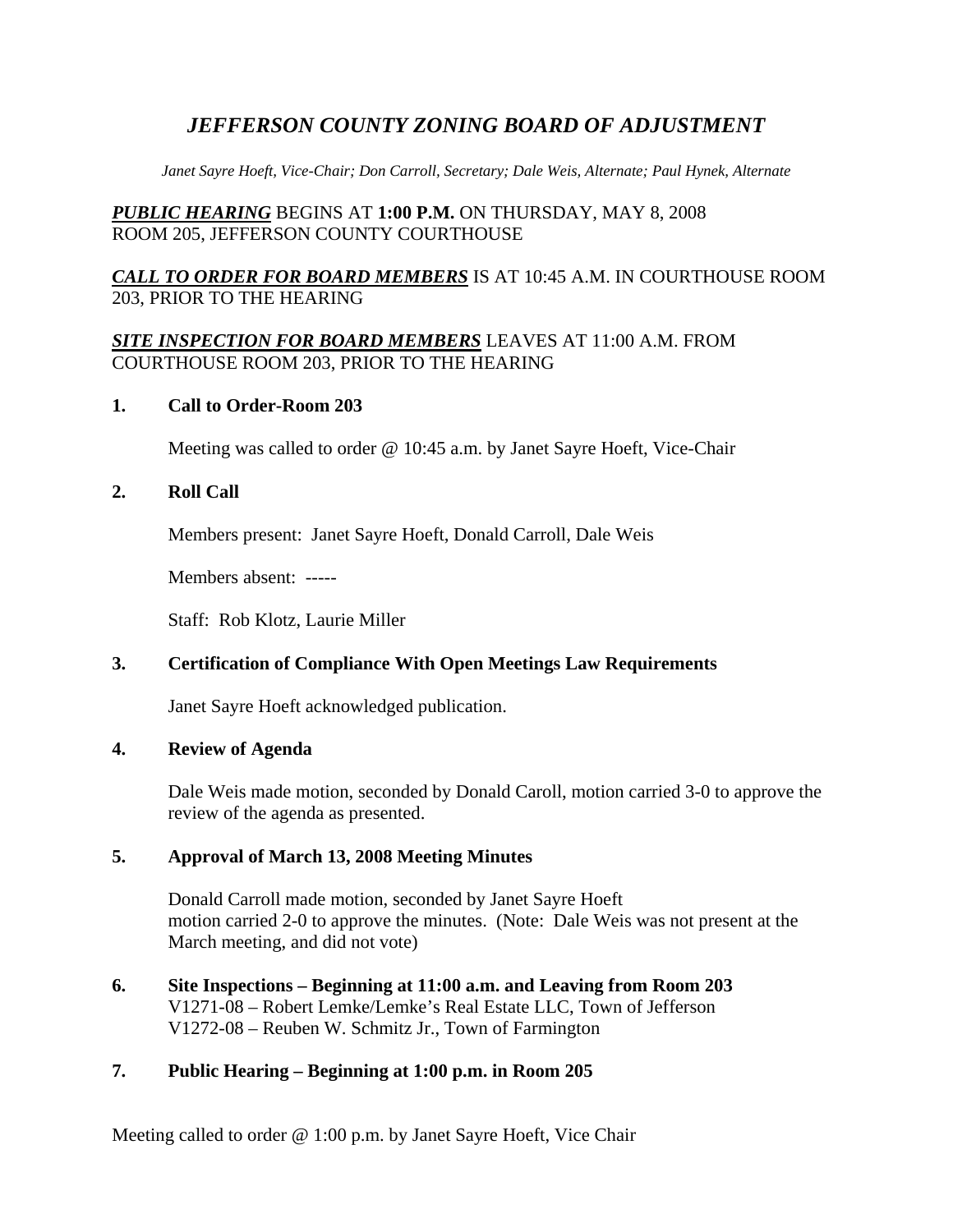Members present: Janet Sayre Hoeft, Donald Carroll, Dale Weis

Members absent: ----

Staff: Robert Klotz, Laurie Miller

# *NOTICE OF PUBLIC HEARING JEFFERSON COUNTY ZONING BOARD OF ADJUSTMENT*

**NOTICE IS HEREBY GIVEN** that the Jefferson County Zoning Board of Adjustment will conduct a public hearing at 1:00 p.m. on Thursday, May 8, 2008 in Room 205 of the Jefferson County Courthouse, Jefferson, Wisconsin. Matters to be heard are applications for variance from terms of the Jefferson County Zoning Ordinance. No variance may be granted which would have the effect of allowing in any district a use not permitted in that district. No variance may be granted which would have the effect of allowing a use of land or property which would violate state laws or administrative rules. Subject to the above limitations, variances may be granted where strict enforcement of the terms of the ordinance results in an unnecessary hardship and where a variance in the standards will allow the spirit of the ordinance to be observed, substantial justice to be accomplished and the public interest not violated. Based upon the findings of fact, the Board of Adjustment must conclude that: 1) Unnecessary hardship is present in that a literal enforcement of the terms of the ordinance would unreasonably prevent the owner from using the property for a permitted purpose or would render conformity with such restrictions unnecessarily burdensome; 2) The hardship is due to unique physical limitations of the property rather than circumstances of the applicant; 3) The variance will not be contrary to the public interest as expressed by the purpose and intent of the zoning ordinance. **PETITIONERS, OR THEIR REPRESENTATIVES, SHALL BE PRESENT.** There may be site inspections prior to public hearing; decisions shall be rendered after public hearing on the following:

**V1271-08 – Robert Lemke/Lemke's Real Estate LLC:** Variance to allow reconstruction of an existing building 10 feet from the rear property line in a Community zone in accordance with Sec. 11.04(f)8 of the Jefferson County Zoning Ordinance. The site is at **W3333 USH 18** in the Town of Jefferson, on PIN 014-0615-0314-030 (0.677 Acre).

Robert Lemke presented his petition. He also submitted pictures, and a packet of information which included the intent of the petition as well as a building placement sketch and building design. A petition of no objection from adjoining property owners was also presented. Angela Lemke read the intention of the petition into the record and explained the contents of the packet to the Committee. In favor was Mary Ball. There were no questions or comments in opposition of this petition.

Donald Carroll questioned the 2 parcels involved in the conditional use request and parking for the business. He also questioned the newly acquired land for the parking.

Rob Klotz gave staff report. Per petitioner, the town has approved his petition.

**V1272-08 – Reuben W. Schmitz Jr.:** Variance to allow a 242 square foot screened porch addition and a potential future 180 square foot addition to a structure previously permitted by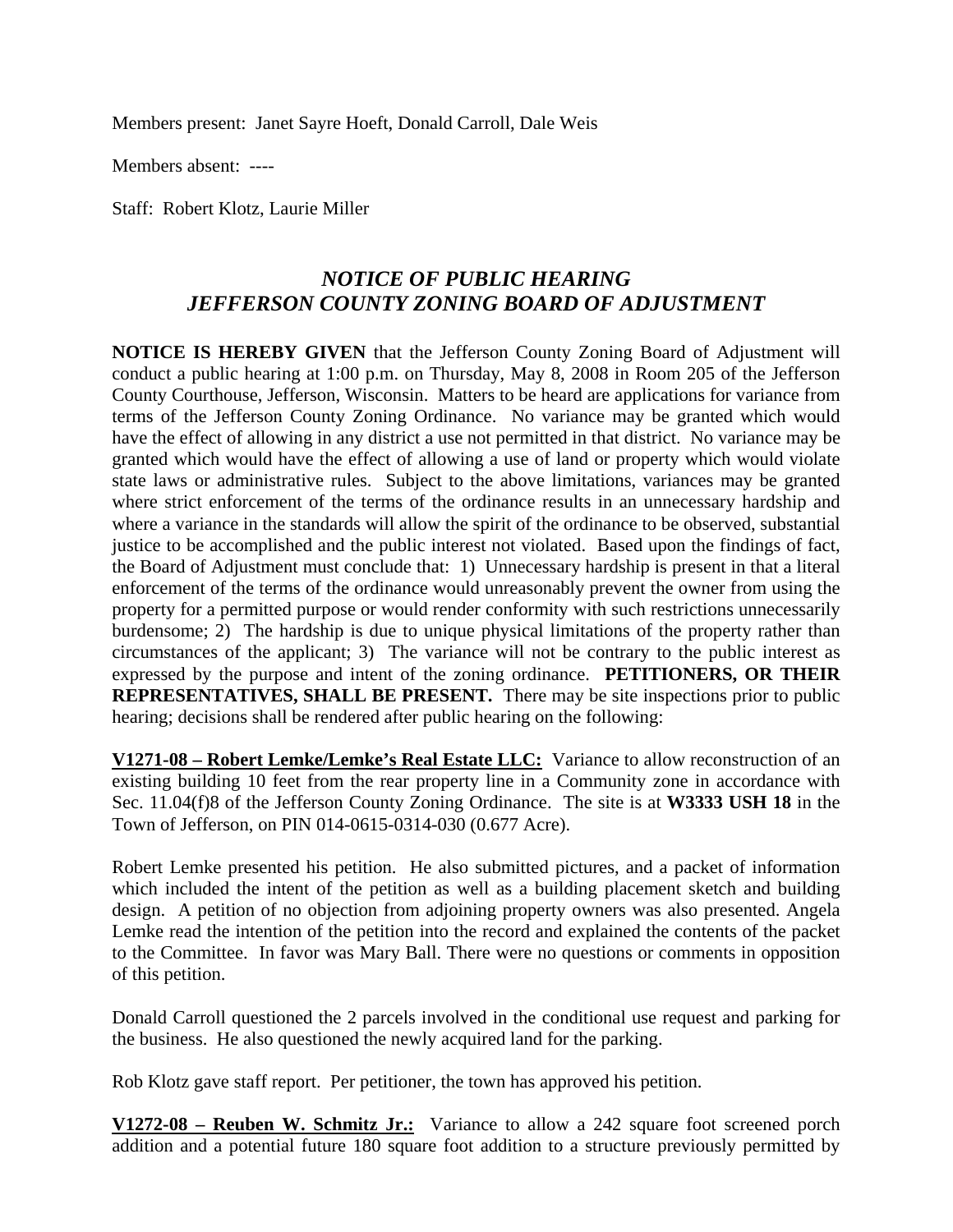variance at less than the required centerline and right-of-way setbacks. The request is to conform to Sec. 11.07(d) of the Jefferson County Zoning Ordinance. The site is at **N6424 South Farmington Road** in the Town of Farmington, on PIN 008-0715-1321-007 (0.617 Acre) in a Community zone.

Reuben Schmitz presented his petition. There were no questions or comments in favor or opposition of this petition.

Dales Weis questioned the use of the 180 sq. ft. addition, and questioned staff if this addition was detached rather than attached to the existing structure. Donald Carroll questioned the location of the addition to the south.

Rob Klotz gave staff report, and had also spoken to the town chairperson who stated the town had no objection.

### **8. Decisions on Above Petitions** (see attached)

#### **9. Adjourn**

Motion made by Donald Carroll, seconded by Dale Weis, motion carried 3-0 to adjourn @ 2:13 p.m.

The Board may discuss and/or take action on any item specifically listed on the agenda.

## **JEFFFERSON COUNTY ZONING BOARD OF ADJUSTMENT**

Individuals requiring special accommodations for attendance at the meeting should contact the County Administrator at 920-674-7101 24 hours prior to the meeting so appropriate arrangements can be made.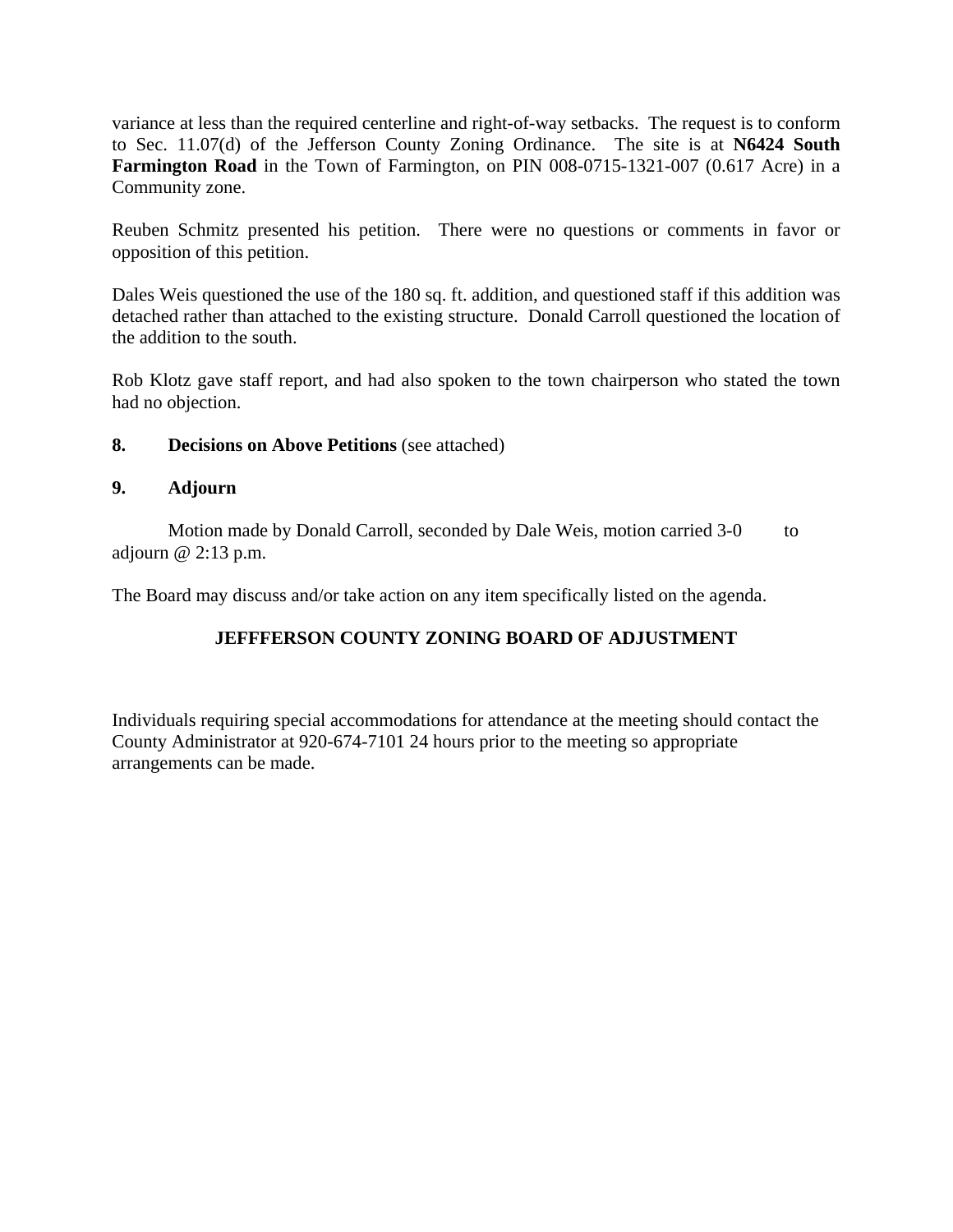## **DECISION OF THE ZONING BOARD OF ADJUSTMENT JEFFERSON COUNTY, WISCONSIN**

## **FINDINGS OF FACT**

| <b>PETITION NO.</b> : $\underline{\qquad \qquad }$ $\frac{V1271-2008}{V1271-2008}$<br><b>HEARING DATE :</b> 05-08-2008 |
|------------------------------------------------------------------------------------------------------------------------|
| <b>APPLICANT:</b> Robert Lemke                                                                                         |
| <b>PROPERTY OWNER:</b> Lemkes Real Estate LLC                                                                          |
| <b>PARCEL (PIN)#:</b> 014-0615-0314-030                                                                                |
| TOWNSHIP: <u>Jefferson</u>                                                                                             |
| <b>INTENT OF PETITIONER:</b> Variance to reconstruct a new building with a 10' rear lot<br><u>line</u> setback.        |
|                                                                                                                        |

### **THE APPLICANT REQUESTS A VARIANCE FROM SECTION** 11.04(f)8 **OF THE JEFFERSON COUNTY ZONING ORDINANCE.**

#### **THE FEATURES OF THE PROPOSED CONSTRUCTION AND PROPERTY WHICH RELATE TO THE GRANT OR DENIAL OF THE VARIANCE APPLICATION ARE: Community Zone**

l

l

l

Rear lot line requires a 25' setback

Side lot line requires a 10' setback

# **FACTS OR OBSERVATIONS BASED ON SITE INSPECTIONS:**

Property layout & existing building location

#### **FACTS PRESENTED AT PUBLIC HEARING:** Petitioner presented pictures, a

 statement of intent, a building placement site plan, building design, and a petition from the adjoining property owners of no objection. Angela Lemke explained the handouts.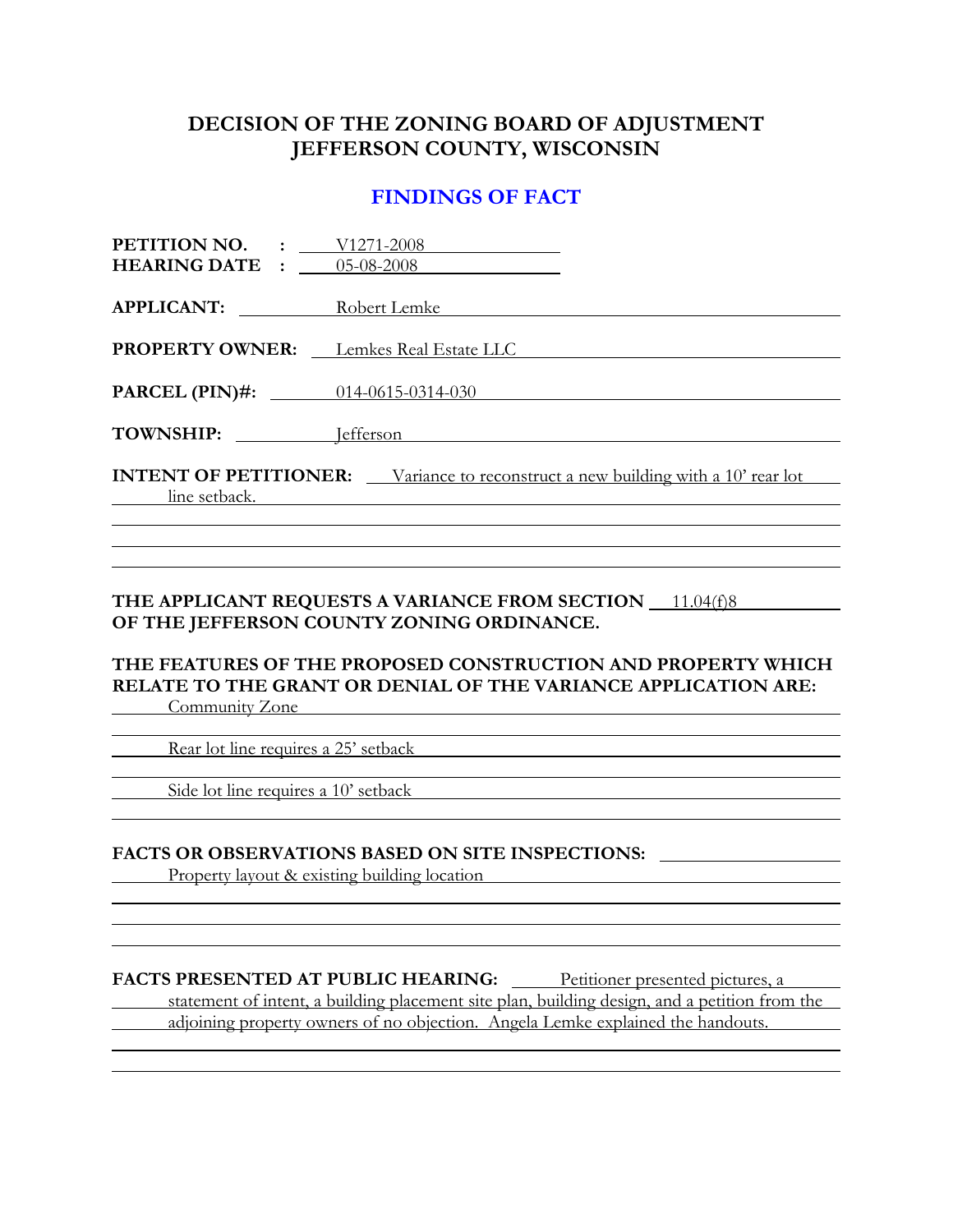#### **DECISION STANDARDS**

- **A. NO VARIANCE MAY BE GRANTED WHICH WOULD HAVE THE EFFECT OF ALOWING IN ANY DISTRICT A USE NOT PERMITTED IN THAT DISTRICT**
- **B. NO VARIANCE MAY BE GRANTED WHICH WOULD HAVE THE EFFECT OF ALLOWING A USE OF LAND OR PROPERTY WHICH WOULD VIOLATE STATE LAWS OR ADMINISTRATIVE RULES** ---------
- **C. SUBJECT TO THE ABOVE LIMITATIONS, VARIANCES MAY BE GRANTED HERE STRICT ENFORCEMENT OF THE TERMS OF THE ORDINANCE RESULTS IN AN UNNECESSARY HARDSHIP & WHERE A VARIANCE IN THE STANDARDS WILL ALLOW THE SPIRIT OF THE ORDINANCE TO BE OBSERVED, SUBSTANTIAL JUSTICE TO BE ACCOMPLISHED, & THE PUBLIC INTEREST IS NOT VIOLATED.**

 **BASED ON THE FINDINGS OF FACT, THE BOARD CONCLUDES THAT:** 

- **1. UNNECESSARY HARDSHIP IS PRESENT IN THAT A LITERAL ENFORCEMENT OF THE TERMS OF THE ZONING ORDINANCE WOULD UNREASONABLY PREVENT THE OWNER FROM USING THE PROPERTY FOR A PERMITTED PURPOSE OR WOULD RENDER CONFORMITY WITH SUCH RESTRICTIONS UNNECESSARILY BURDENSOME BECAUSE** this is being modernized for safety and energy reasons. Off-street parking would be greatly improved, and would be a hardship for not allowing the variance. USH 18 is a fairly busy road. It would be a benefit to the community and public safety. The situation as it is would be risky without the variance.
- **2. THE HARDSHIP IS DUE TO UNIQUE PHYSICAL LIMITATIONS OF THE PROPERTY RATHER THAN THE CIRCUMSTANCES OF THE APPLICANT BECAUSE** this is a permitted use under a conditional use. There are setback issues because of the size of the property. The unique limitations of parking would be rectified. If the modifications were not allowed, they would have to close the business for construction.
- **3. THE VARIANCE WILL NOT BE CONTRARY TO THE PUBLIC INTEREST AS EXPRESSED BY THE PURPOSE AND INTENT OF THE ZONING ORDINANCE BECAUSE** It will move the business back from USH 18, the new building will be more energy efficient. The proposed building does meet the setback average from the highway. The placement of the new building will improve public safety and will allow reduction of on-street parking.

#### **\*A VARIANCE MAY BE GRANTED IF ALL THESE CONDITIONS ARE MET\***

#### **DECISION: THE REQUESTED VARIANCE IS GRANTED.**

| <b>MOTION:</b> | Donald Carroll | <b>SECOND:</b> | Dale Weis | <b>VOTE: 3-0</b> |
|----------------|----------------|----------------|-----------|------------------|
|                |                |                |           |                  |

**CONDITIONS OF APPROVAL: Town Board approval. Also, properties to be consolidated for the uses as stated by the petitioner be recorded in a deed for the transfer of lands on the west & south end of the property prior to construction, and a conditional use obtained for the parking use only.** 

| <b>SIGNED</b> | s/Janet Savre Hoeft | DATE | 05-08-2008 |
|---------------|---------------------|------|------------|
|               | <b>CHAIRPERSON</b>  |      |            |

**BOARD DECISIONS MAY BE APPEALED TO CIRCUIT COURT.**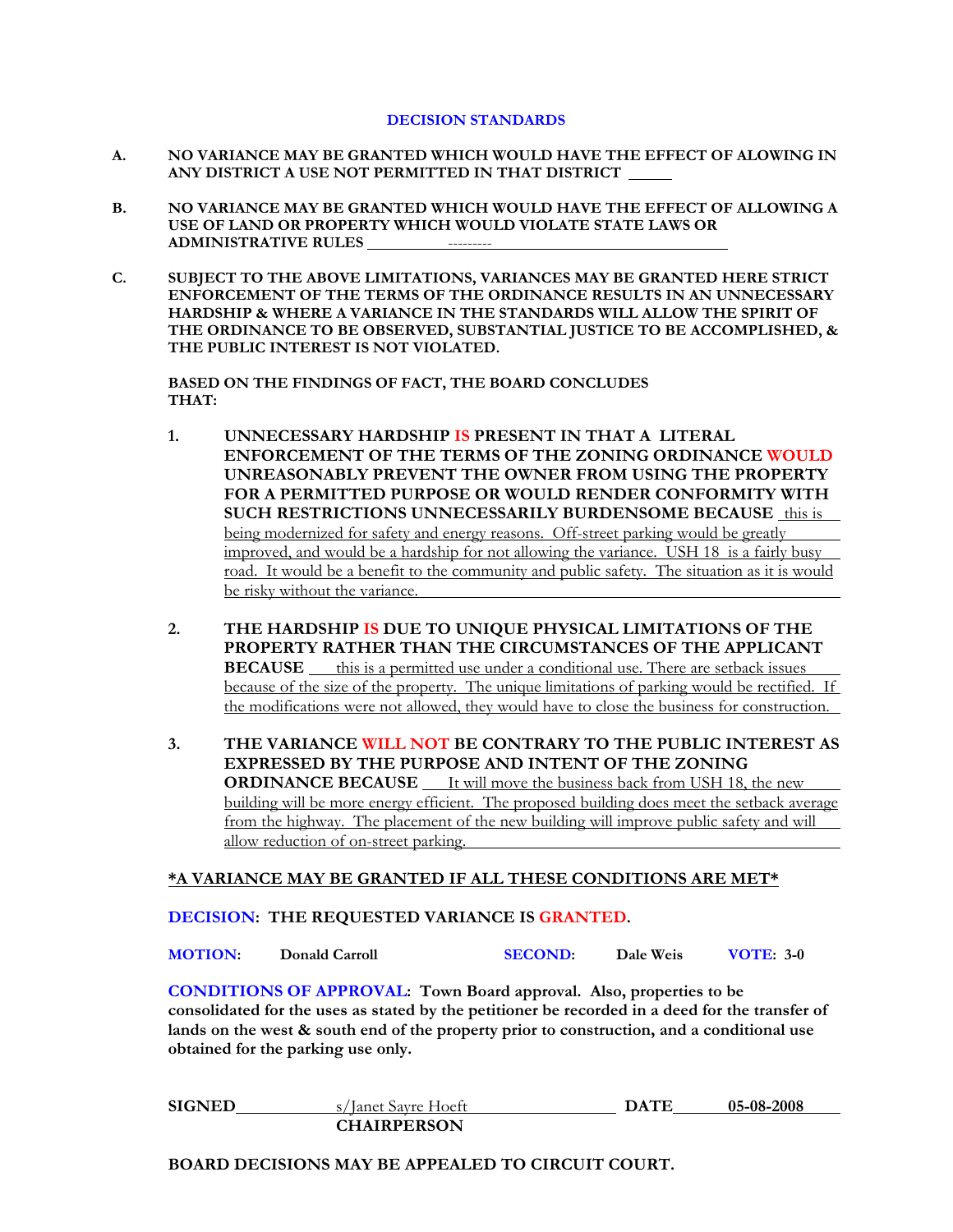# **DECISION OF THE ZONING BOARD OF ADJUSTMENT JEFFERSON COUNTY, WISCONSIN**

# **FINDINGS OF FACT**

| <b>PETITION NO.</b> : $V1272-08$<br><b>HEARING DATE :</b> | $05-08-08$                                                                                                                                                                                                                                                                                       |
|-----------------------------------------------------------|--------------------------------------------------------------------------------------------------------------------------------------------------------------------------------------------------------------------------------------------------------------------------------------------------|
| <b>APPLICANT:</b>                                         | Reuben Schmitz Jr. & Nancy Schmitz                                                                                                                                                                                                                                                               |
| <b>PROPERTY OWNER:</b>                                    | <b>SAME</b>                                                                                                                                                                                                                                                                                      |
|                                                           | <b>PARCEL (PIN)#:</b> $008-0715-1321-007$                                                                                                                                                                                                                                                        |
| TOWNSHIP:                                                 | Farmington                                                                                                                                                                                                                                                                                       |
|                                                           | <b>INTENT OF PETITIONER:</b> Modification of V922-1999 to allow an $11'x22'$ addition &<br>20'x24' addition to the previously approved 24'x24' detached garage                                                                                                                                   |
|                                                           | THE APPLICANT REQUESTS A VARIANCE FROM SECTION 11.07d<br>OF<br>THE JEFFERSON COUNTY ZONING ORDINANCE.<br>THE FEATURES OF THE PROPOSED CONSTRUCTION AND PROPERTY WHICH<br>RELATE TO THE GRANT OR DENIAL OF THE VARIANCE APPLICATION ARE:<br>Town Rd. $-85'$ centerline & 50' ROW setback required |
| Community Zone                                            |                                                                                                                                                                                                                                                                                                  |
|                                                           | This proposal would exceed 1,000 sq.ft. which would require a conditional use permit for                                                                                                                                                                                                         |
|                                                           | an extensive onsite storage structure                                                                                                                                                                                                                                                            |
|                                                           | Need plot plan with proposed setbacks                                                                                                                                                                                                                                                            |
|                                                           |                                                                                                                                                                                                                                                                                                  |

 $(24 \times 24) = 576 + 11 \times 22 = 242 + 20 \times 24 = 480$  - **TOTAL** = 1,298

#### **FACTS OR OBSERVATIONS BASED ON SITE INSPECTIONS:**

Property layout & location

 $\overline{a}$ 

 $\overline{a}$ 

## **FACTS PRESENTED AT PUBLIC HEARING:** Proposing 2 addition (11'x22') &

modified  $2<sup>nd</sup>$  future addition to the south to be  $10x18'$  (180 sq. ft.) This would keep the total sq. ft. under 1,000 sq. ft. for the structure. Both additions are further back from the road.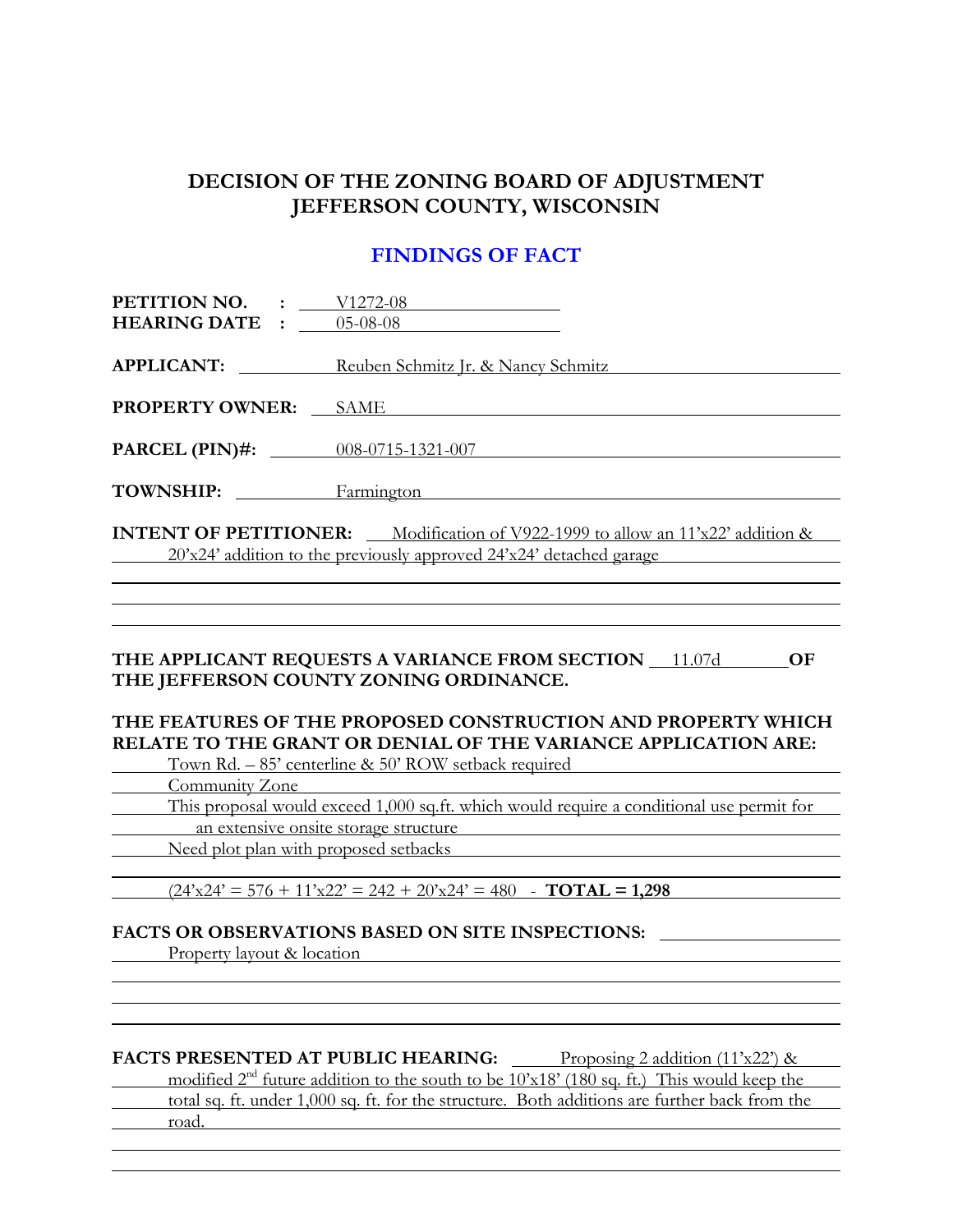#### **DECISION STANDARDS**

- **A. NO VARIANCE MAY BE GRANTED WHICH WOULD HAVE THE EFFECT OF ALOWING IN ANY DISTRICT A USE NOT PERMITTED IN THAT DISTRICT**
- **B. NO VARIANCE MAY BE GRANTED WHICH WOULD HAVE THE EFFECT OF ALLOWING A USE OF LAND OR PROPERTY WHICH WOULD VIOLATE STATE LAWS OR ADMINISTRATIVE RULES** ---------
- **C. SUBJECT TO THE ABOVE LIMITATIONS, VARIANCES MAY BE GRANTED HERE STRICT ENFORCEMENT OF THE TERMS OF THE ORDINANCE RESULTS IN AN UNNECESSARY HARDSHIP & WHERE A VARIANCE IN THE STANDARDS WILL ALLOW THE SPIRIT OF THE ORDINANCE TO BE OBSERVED, SUBSTANTIAL JUSTICE TO BE ACCOMPLISHED, & THE PUBLIC INTEREST IS NOT VIOLATED.**

 **BASED ON THE FINDINGS OF FACT, THE BOARD CONCLUDES THAT:** 

- **1. UNNECESSARY HARDSHIP IS PRESENT IN THAT A LITERAL ENFORCEMENT OF THE TERMS OF THE ZONING ORDINANCE WOULD UNREASONABLY PREVENT THE OWNER FROM USING THE PROPERTY FOR A PERMITTED PURPOSE OR WOULD RENDER CONFORMITY WITH SUCH RESTRICTIONS UNNECESSARILY BURDENSOME BECAUSE Request #1:** it's in a setting in the neighborhood where he would normally be able to do a setback average, but is the last lot in the area. **Request #2:** it would enhance the property. This addition would be limited to 180 sq. ft. to maximize the allowable sq. ft.
- **2. THE HARDSHIP IS DUE TO UNIQUE PHYSICAL LIMITATIONS OF THE PROPERTY RATHER THAN THE CIRCUMSTANCES OF THE APPLICANT BECAUSE** Request #1: it's a small sized lot. They are not able to do a setback average. The placement of the existing structures also poses limitations. **Request #2:** They are limited by the size of the lot. They are not able to do a setback average or to add a 3rd structure without an additional public hearing request.
- **3. THE VARIANCE WILL NOT BE CONTRARY TO THE PUBLIC INTEREST AS EXPRESSED BY THE PURPOSE AND INTENT OF THE ZONING ORDINANCE BECAUSE** Request #1: the addition is further away from the road than the existing structure. The addition will be a benefit to the property & neighborhood. They already have 2 existing structures. **Request #2:** the public interest would not be affected by this approval because it does not encroach on legal setbacks other than the previously approved variance.

#### **\*A VARIANCE MAY BE GRANTED IF ALL THESE CONDITIONS ARE MET\***

| <b>MOTION:</b>     | Donald Carroll      | <b>SECOND:</b> | Dale Weis   | <b>VOTE: 3-0</b> |
|--------------------|---------------------|----------------|-------------|------------------|
| <b>SIGNED</b>      | s/Janet Sayre Hoeft |                | <b>DATE</b> | 05-08-2008       |
| <b>CHAIRPERSON</b> |                     |                |             |                  |

#### **BOARD DECISIONS MAY BE APPEALED TO CIRCUIT COURT.**

**DECISION: THE REQUESTED VARIANCE IS GRANTED.**

**NOTE: Request #1 as listed above is to the east side of the existing detached garage. Request #2 as listed above is to the south side of the existing detached garage.**